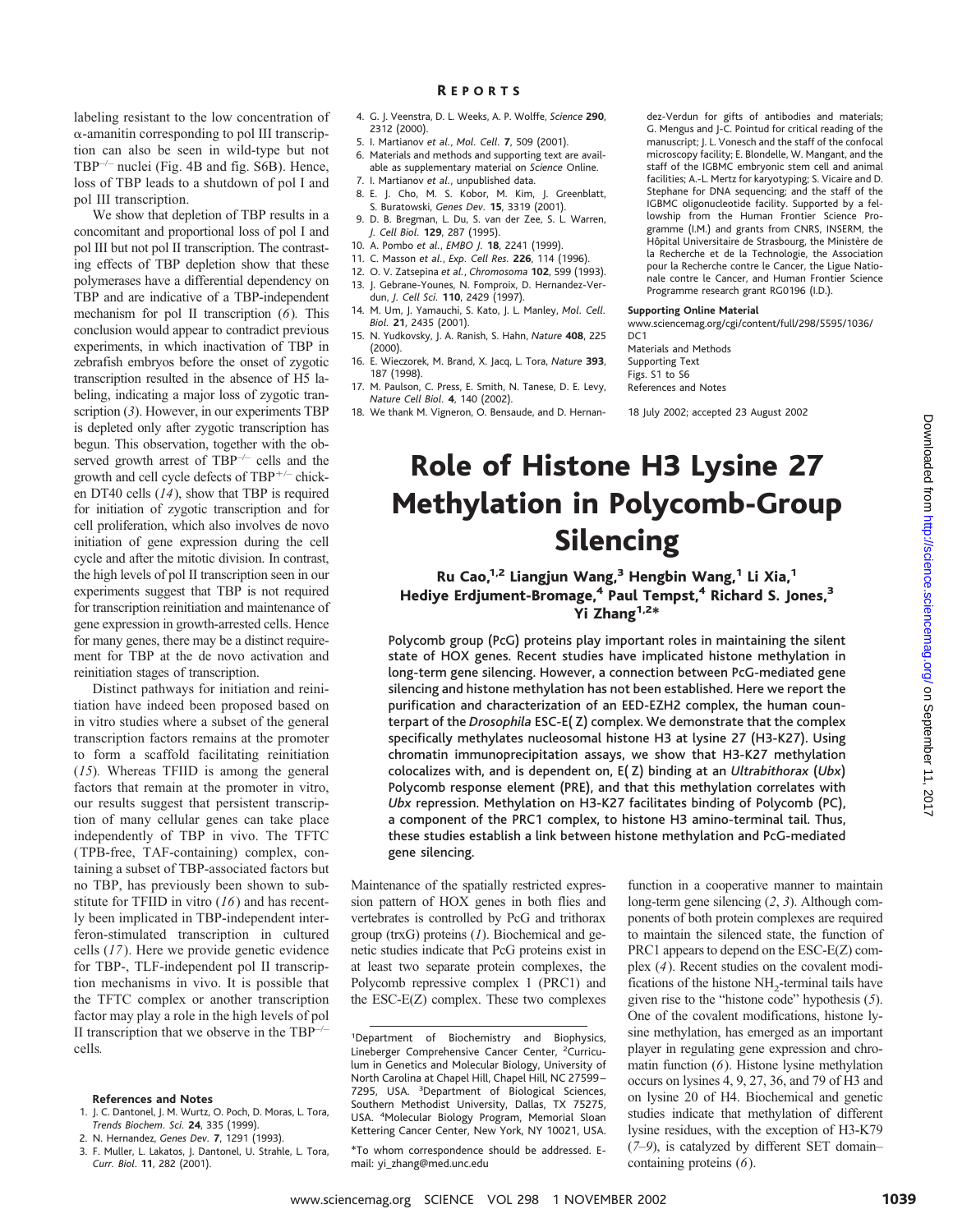To understand the function of histone methylation, we attempted to identify histone methyltransferase (HMTase) using a systematic biochemical approach. During purification of the H4-K20–specific HMTase SET8 (*10*), we noticed that both the 0.3 M and 0.5 M P11 fractions derived from HeLa cell nuclear pellet contained high levels of HMTase activity toward nucleosomal histone H3 (Fig.

**Fig.1.** Purification and identification of a nucleosomal H3-specific methyltransferase complex. (**A**) Schematic representation of the steps used to purify the H3 specific methyltransferase complex. Numbers represent the salt concentrations (mM) at which the HMTase activity elutes from the columns. (**B**) HMTase activities of the protein fractions derived from the DEAE5PW column. The two HMTase peaks are indicated. (**C**) HMTase activity and Western blot analysis of the protein fractions derived from the Hydroxyapatite column. Antibodies used for the Western blot are indicated. (**D**) Silver staining of a polyacrylamide-SDS gel (top panel), HMTase activity assay (second panel), and Western blot analysis (bottom two panels) of the fractions derived from the gel-filtration Superose 6 column. Each of the five copurifying proteins is indicated by an asterisk. The elution profile of the protein markers is indicated at the top. The positions of the protein size markers on SDS– polyacrylamide gel electrophoresis are indicated on the left. (**E**) Identification of the polypeptides present in the HMTase complex. The identities of the polypeptides are indicated. Some of the identified peptides from each band are listed. Numbers correspond to the amino acid number of the indicated protein. (**F**). Silver-stained polyacrylamide-SDS gel demonstrating coimmunoprecipitation of the five components. In

## R EPORTS

1A). To identify the enzyme(s) present in the 0.5 M P11 fraction, we fractionated the proteins in a DEAE5PW column, which separated the HMTase activities into two peaks (Fig. 1B). The present study focuses on the second peak. After fractionation on Phenyl Sepharose and Hydroxyapatite columns (Fig. 1C) (*11*), the active fractions were further purified through a gel filtration Superose 6 column. Analysis of the fractions derived from this column indicates that the HMTase activity elutes between fraction 47 and 50 with an estimated mass of about 500 kD (Fig. 1D). Silver staining of an SDS-polyacrylamide gel containing these fractions revealed that six major polypeptides copurify with the enzymatic activity. Because the largest protein band neither cofractionates with the HMTase



and Ft represent input and flow-through, respectively. The positions of the protein size markers are indicated on the left.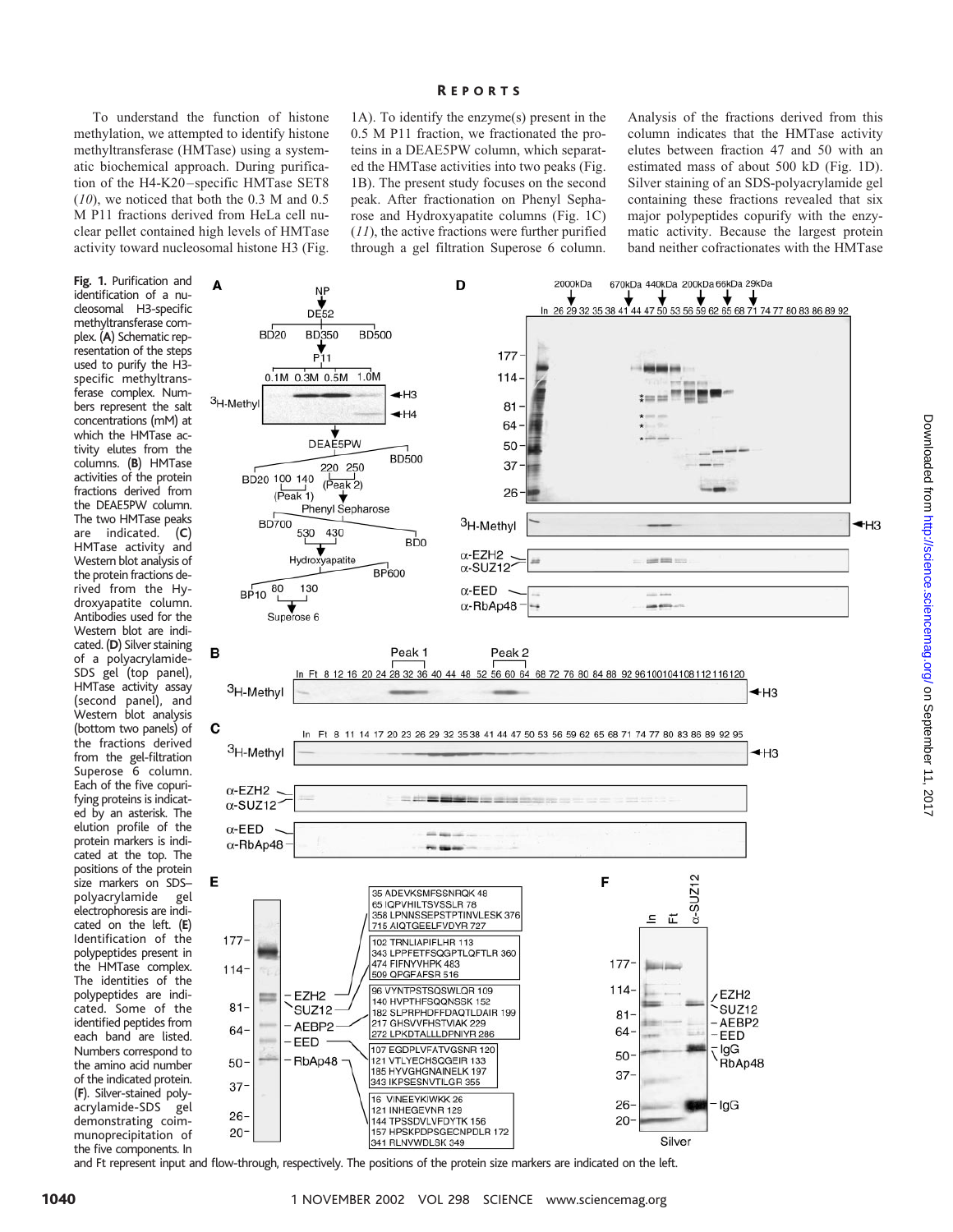To identify the proteins that copurify with the HMTase activity, we excised the protein bands and analyzed them by a combination of peptide mass fingerprinting and mass spectrometric sequencing (*10*). In addition to RbAp48, a polypeptide present in many protein complexes involved in histone metabolism, several human PcG proteins, including EZH2 (*12*), SUZ12 (*13*), and EED (*14*), were identified in the HMTase complex (Fig. 1E). A zinc finger transcriptional repressor named AEBP2 was also identified (*15*). Whether this protein is involved in targeting the complex remains to be determined. EZH2 contains a SET domain, a signature motif for all known histone lysine methyltransferases except the H3-K79 methyltransferase DOT1 (*7*–*9*) and is therefore likely to be the catalytic subunit. However, recombinant EZH2 made in *Escherichia coli* or baculovirus-infected SF9 cells has no detectable HMTase activity, indicating that either a posttranslational modification or other components in the complex are required for the HMTase activity. This is consistent with previous results in which a partial EZH2 protein containing the SET domain was used (*16*).

Although mammalian EZH2 and EED, and their respective homologs in *Drosophila* and *Caenorhabditis elegans*, are known to interact directly (*2*, *3*), the presence of SUZ12 in such a complex has not been previously reported. To verify that these proteins are components of the same protein complex, we generated antibodies against each of these proteins. Western blot analysis of the column fractions derived from the last two columns indicated that these proteins copurify with the

## R EPORTS

HMTase activity (Fig. 1, C and D). To further confirm that the copurified proteins exist as a single protein complex, we immunoprecipitated the last column fractions (51 to 53) with an antibody to SUZ12. As shown in Fig. 1F, all five proteins coimmunoprecipitated. Because a protein complex containing *Drosophila* ESC and E(Z), respective homologs of EED and EZH2, has been previously named the ESC-E(Z) complex, we refer to the human counterpart as the EED-EZH2 complex. Although both EED-EZH2 and ESC-E(Z) complexes physically associate with HDACs (*17*, *18*), our purified complex neither contains any HDAC polypeptide nor possesses detectable HDAC activity. It is possible that a different protein complex containing EED, EZH2, and HDAC may exist. Alternatively, HDACs may be recruited to target sites through direct interaction with EED, yet may not exist as a stable subunit of EED-EZH2 complexes. Further work is needed to differentiate these possibilities.

To characterize the substrate specificity of the EED-EZH2 complex, we subjected equivalent amounts of histone H3 that exist alone, in complex with other core histones, and in monoor oligonucleosome forms to methylation by equal amounts of the enzyme. As shown in Fig. 2A, the EED-EZH2 complex was capable of methylating all forms of histone H3, but showed a strong preference for H3 in oligonucleosome forms.

We next attempted to identify the residue methylated by the EED-EZH2 complex. Because oligonucleosomes are preferred substrates, they were subjected to methylation by the EED-EZH2 complex in the presence of S-adenosyl-L-[methyl-<sup>3</sup>H]methionine (<sup>3</sup>H-SAM). After purification, the labeled H3 was subjected to microsequencing followed by liquid scintillation counting. Neither K4 nor



**Fig.2.** The EED-EZH2 HMTase complex prefers oligonucleosomal histone substrate and methylates histone H3 at lysine 27. (**A**) Characterization of the substrate specificity of the EED-EZH2 complex. (Left) Ethidium bromide–stained agarose gel containing different substrates. (Right) Equal amounts of the enzyme complex were used to methylate equal amounts of histone H3 alone or in octamer, mono-, and oligonucleosome forms (bottom panel). The top panel is an autoradiograph of the experiment shown in the bottom panel. Quantification of the autoradiography is presented in the middle panel. (**B**) Determination of methylation site by the EED-EZH2 complex. Equal amounts of wild-type and mutant histone H3 (bottom panel) were methylated by EED-EZH2 complex (top panel) and SUV39H1 (middle panel), respectively. The lysines that were mutated are indicated at the top.

K9 released numbers of counts clearly greater than background. However, a small radioactive peak was detected in cycle 27 (fig. S2). Given that the recovery efficiency decreases with each microsequencing cycle, the detection of a small peak on cycle 27 indicates that K27 is likely to be the site targeted by the EED-EZH2 complex. To confirm this possibility, we mutated each of the five potential methylation sites on H3 and compared the effect of the mutation on the ability of H3 to serve as a substrate for the enzyme. As a control, the ability of these H3 mutants to be methylated by SUV39H1 was also analyzed. Mutation of K27 completely abolished the ability of H3 to serve as a substrate, whereas mutations of other sites had little effect (Fig. 2B, top panel). As expected, only mutation of K9 affected the SUV39H1-mediated H3 methylation (Fig. 2B, middle panel). These data, in combination with the in vivo results presented in Fig. 3, allow us to conclude that K27 is the predominant site, if not the only site, that is targeted for methylation by the EED-EZH2 complex.

To gain insight into the function of H3- K27 methylation in vivo, we generated a polyclonal antibody against a dimethyl-K27 H3 peptide. This antibody is highly specific for mK27 when evaluated by peptide competition and enzyme-linked immunosorbent assay (fig. S3A). Western blot analysis with the H3-mK27–specific antibody demonstrated that H3-K27 methylation occurs in a variety of multicellular organisms, including human, chicken, and *Drosophila*. However, it does not appear to occur in the budding yeast *Saccharomyces cerevisiae* (fig. S3B).

Given that both H3-K27 methylation as well as the EED-EZH2 counterpart exist in *Drosophila*, we examined whether the ESC-E(Z) complex is responsible for H3-K27 methylation in this organism. Previously, we have characterized several *E*(*z*) temperaturesensitive mutant alleles, one of which,  $E(z)^{61}$ , contains a Cys-to-Tyr substitution (C603Y) in the cysteine-rich region immediately preceding the SET domain (*19*). When reared continuously at 18°C (permissive temperature),  $E(z)^{61}$  homozygotes exhibit no detectable mutant phenotype and maintain wildtype expression patterns of HOX genes, such as *Ubx* (*19*, *20*). However, at 29°C (restrictive temperature),  $E(z)^{61}$  produces multiple homeotic phenotypes due to derepression of HOX genes (*20*), which correlates with loss of polytene chromosome binding by the  $E(Z)^{61}$  protein (19) and disruption of chromosome binding by Polycomb (PC) and other PRC1 components (*4*, *21*). Given that chromosome binding by  $E(Z)^{61}$  protein is abolished at 29°C (*19*), H3-K27 methylation should be correspondingly reduced in the mutants at 29°C, if E(Z) is responsible for H3- K27 methylation. Western blot analysis (Fig.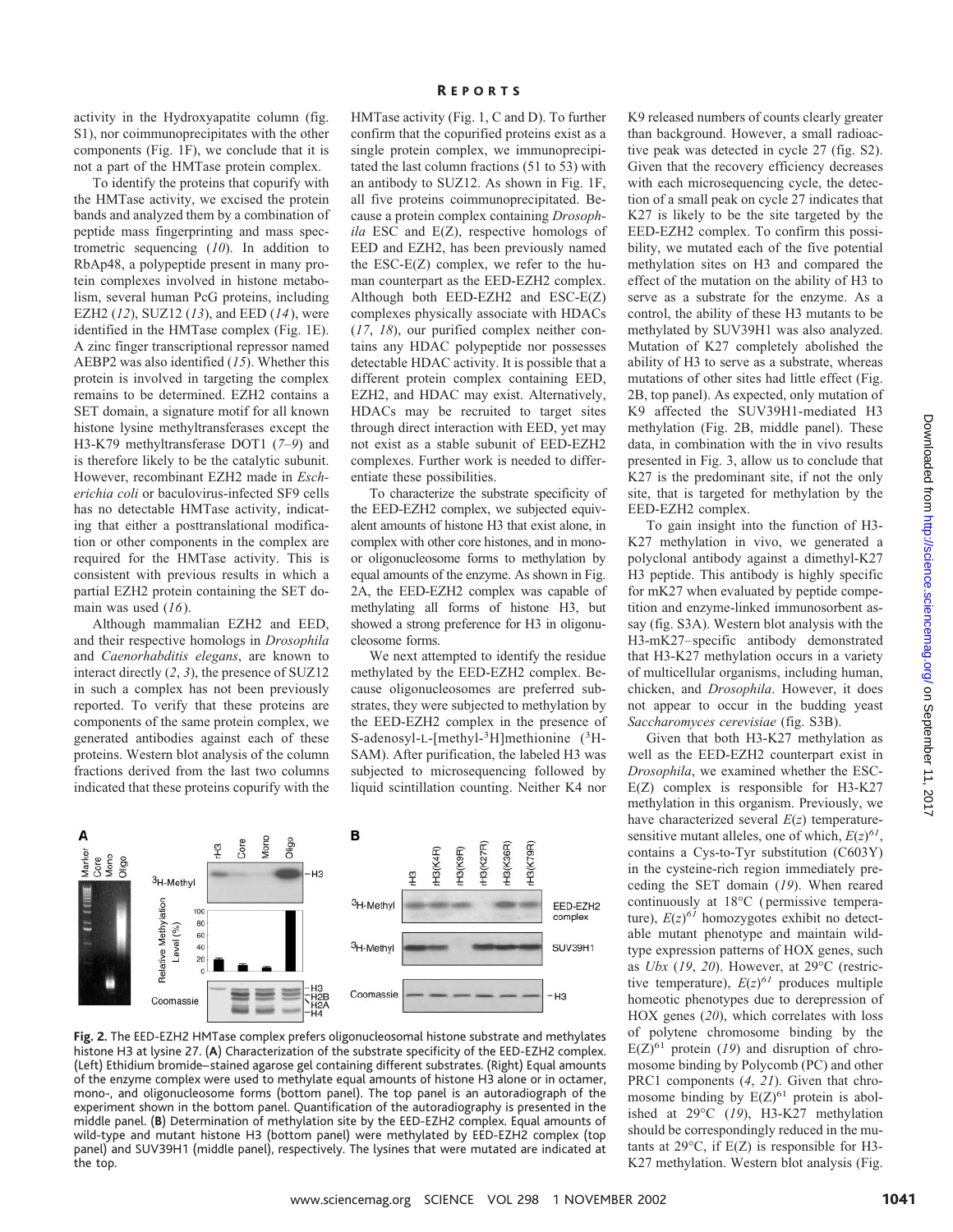3A) of the histones from wild-type and  $E(z)^{61}$ fly embryos at 18° and 29°C demonstrate that the H3-K27 methylation is abolished in the  $E(z)^{61}$  embryos at 29 $^{\circ}$ C (middle panel). However, these conditions do not have a detectable effect on H3-K9 methylation (top panel). Therefore, we conclude that functional E(Z) protein is required for H3-K27 methylation in vivo.

To understand the functional relation between E(Z)-mediated H3-K27 methylation and HOX gene silencing, we analyzed E(Z) binding, H3-K27 methylation, and recruitment of PC, a core component of the PRC1 complex, to the major PRE of the *Ubx* gene (*22*) in S2 tissue culture cells by chromatin immunoprecipitation (ChIP). Consistent with the involvement of E(Z) in H3-K27 methylation, ChIP analysis of a 4.4-kb region that includes this PRE (Fig. 3B) showed precise colocalization of E(Z) binding and H3-K27 methylation (Fig. 3C, left panel). In contrast, similar colocalization was not observed for mK9, indicating that H3-K9 methylation, or at least K9-dimethylation, is independent of E(Z) binding. This result is consistent with data presented in Figs. 2B and 3A. To further verify the importance of E(Z) binding for H3-K27 methylation, we attempted to disrupt ESC-E(Z) complex activity using RNA interference (RNAi). We reasoned that depletion of the ESC protein, a direct binding partner of  $E(Z)$  and a component of the  $ESC-E(Z)$  complex, would result in disruption of PRE binding by E(Z). Depletion of ESC with RNAi resulted in greatly reduced PRE binding by E(Z), loss of H3-K27 methylation, and concomitant loss of PC binding (Fig. 3C, right panel). Depletion of PC in S2 cells has been shown to result in derepression of *Ubx* (*23*). Therefore, these data collectively suggest that the ESC-E(Z) complex is critical not only for H3-K27 methylation, but also for PC binding to the PRE region, and that H3-K27 methylation is associated with *Ubx* repression.

To examine the relation between E(Z) binding, H3-K27 methylation, and *Ubx* gene repression in vivo, we dissected wing imaginal discs from homozygous  $E(z)^{61}$  larvae that had been either reared continuously at 18°C or shifted from 18° to 29°C  $\sim$  48 hours before dissection, and analyzed E(Z) binding and H3-K27 methylation in the same *Ubx* PRE region by ChIP. Consistent with previous studies demonstrating disruption of polytene chromosome binding by both  $E(Z)^{61}$  and PC proteins at 29°C (*19*), ChIP analysis showed loss of  $E(Z)^{61}$  and PC binding to this PRE at restrictive temperature (Fig. 3D, right panel). In addition, H3-K27 methylation colocalizes with E(Z) binding at permissive temperature, but is lost along with E(Z) binding at 29°C. In contrast, similar changes in H3-K9 methylation were not observed under the same conditions (Fig. 3D). Under normal



**Fig.3.** Loss of E( Z) function abolishes H3-K27 methylation, PC binding, and *Ubx* gene silencing. (**A**) H3-K27 methylation depends on functional E( Z) protein. An equivalent amount (bottom panel) of histones purified from wild-type (lane 2) and mutant *E*(*z*) *<sup>61</sup>* (lanes 3 and 4) *Drosophila* embryos were probed with H3-mK9 (top panel)– or H3-mK27 (middle panel)–specific antibodies. (**B**) Map of the *Ubx* upstream regulatory region, including locations of the major PRE (*22*) and regions amplified by polymerase chain reaction (PCR) in ChIP assays. The scale above the map is according to a published numbering system  $(34)$  with the *Ubx* promoter at  $-32$ . The box indicates the position of PRE<sub>D</sub>, and the horizontal lines below the map indicate the PCR-amplified regions. Restriction sites in this region are labeled as follows: E, Eco RI; H, Hind III; P, Pst; K, Kpn I. (**C**) Colocalization of E( Z), H3-K27 methylation, and PC to the PRE in mock-transfected S2 cells (left panel) and concomitant reduction of  $E(Z)$ , H3-K27 methylation, and PC binding to the PRE in *esc*-RNAi–treated cells (right panel). (**D**) ChIP assays demonstrate colocalization of E( Z) binding and H3-K27 methylation in *E*(*z*) *<sup>61</sup>* wing imaginal discs at 18°C (left panel) and loss of binding in wing discs at 29°C (right panel). (C and D) Antibodies used in each assay are indicated on the left. Genomic DNA from each S2 cell culture or pooled collection of wing imaginal discs was amplified by PCR as a control for efficiencies of PCR primers. Numbers below the panels indicate the PCR primers used in each ChIP assay. Lanes 1 to 9 corresponding to the primer regions amplified are indicated in (B); lane 10 is a PCR product of RpII140 promoter, which served as a negative control.

conditions, *Ubx* is not expressed in wing discs due to PcG-mediated silencing (*24*). Similar inactivation of an *E*(*z*) temperaturesensitive allele during larval development has been shown to result in derepression of *Ubx*

in wing discs (*25*). Thus, *Ubx* PRE-associated nucleosomes appear to be targeted by E(Z) mediated H3-K27 methylation, which correlates with PC binding and repression of *Ubx*. Collectively, these data suggest that H3-K27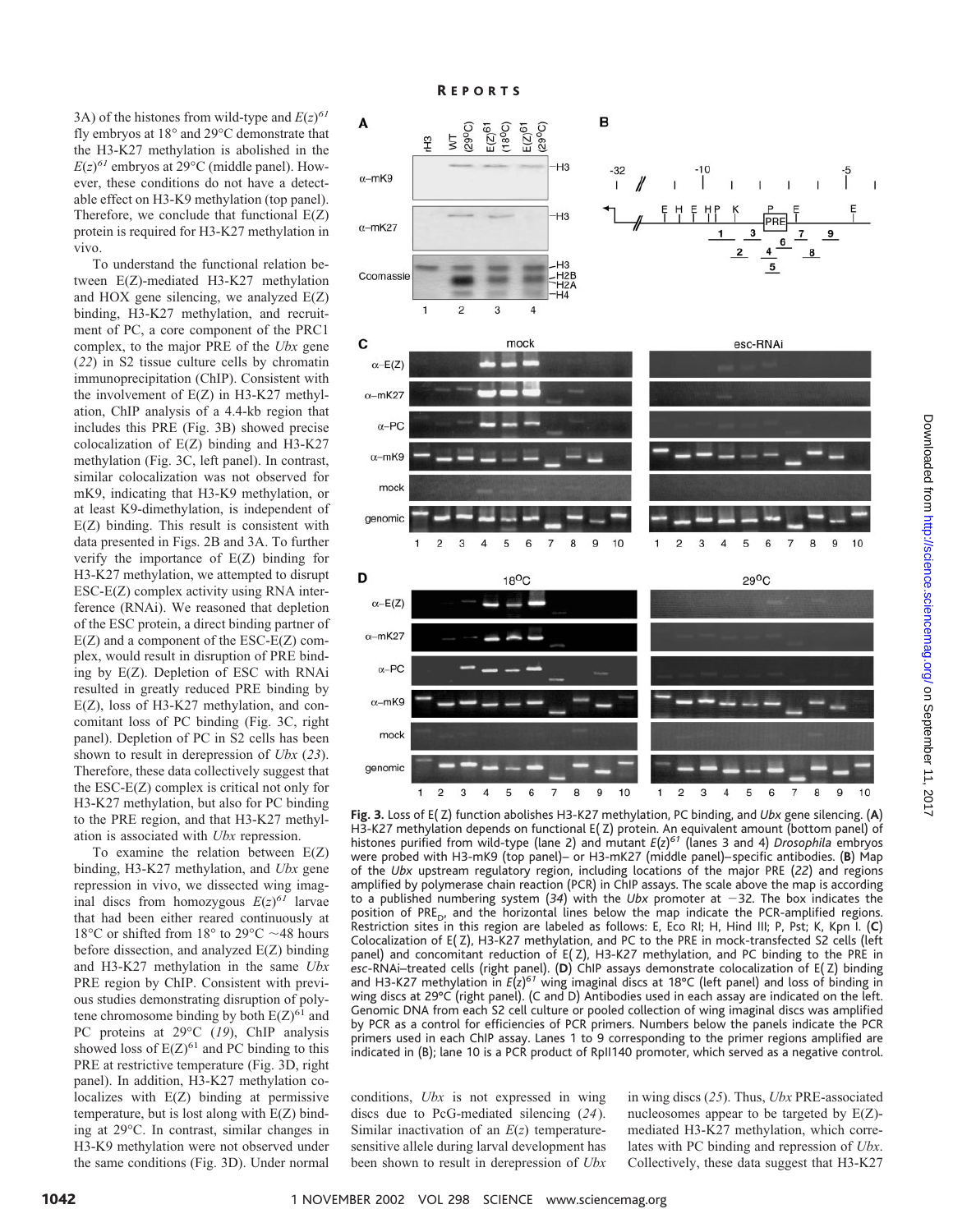**Fig.4.** H3-K27 methylation facilitates binding of PC to H3 through its chromodomain. (**A**) Autoradiographs of peptide pull-down assays. <sup>35</sup>Slabeled PC, PC mutant (W47A, W50A), and HP1- $\alpha$  were incubated with biotinylated H3 peptides (amino acids 19 to 35) that were either methylated or unmethylated at K27, in the presence of streptavidin-conjugated Sepha-



rose beads. After extensive washing (see supplementary text), the beads were boiled with SDS loading buffer and resolved in SDS-polyacrylamide gels. "In" represents 10% of the total input used for the pull-down assays. "B" and "Ft" represent bound and flow-through, respectively. Numbers below each lane are quantified signals relative to inputs. (**B**) Model depicting the relation between ESC-E( Z)–mediated H3-K27 methylation and PcG silencing. PRE is represented by a thick line.

methylation plays an important role in the maintenance of *Ubx* gene silencing.

The chromodomain of the heterochromatin protein HP1 specifically binds to H3 tails that are methylated at K9 by the HMTase SUV39H1 (*26*, *27*). Given that PC contains a chromodomain and that loss of E(Z) function abolishes H3-K27 methylation as well as PC binding to the *Ubx* PRE (Fig. 3, C and D), it is possible that methylation of H3-K27 by ESC-E(Z) facilitates PRE binding by PC, analogous to the effect of H3-K9 methylation on nucleosome binding by HP1 (*26*, *27*). To test this possibility, we generated *Drosophila* PC using the rabbit reticulocyte transcription/translation-coupled system and incubated it with biotinylated H3 peptides with or without K27 methylation in the presence of streptavidin-conjugated Sepharose beads. Analysis by peptide pull-down assay indicated that methylation on K27 facilitates binding of PC to the H3 peptide (Fig. 4A, top panel; compare lanes 2 and 4). Binding of PC to the peptides is specific because the chromodomain-containing protein HP1 failed to bind to the same peptides under the same conditions (Fig. 4A, bottom panel).

Previous studies strongly suggest that the chromodomain of PC is necessary and sufficient for targeting PC to specific chromosomal locations in vivo because mutations in the PC chromodomain abolish the ability of PC to bind to chromatin in vivo (*28*). In addition, a chimeric PC/HP1 protein, in which the HP1 chromodomain is replaced by the PC chromodomain, binds to

both heterochromatin and PcG target sites in euchromatin (*29*). To evaluate the contribution of the chromodomain in the preferential binding of PC to K27 methylated peptide, we generated a PC mutant in which two of the highly conserved amino acids Trp-47 and Trp-50 were changed to Ala. These two amino acids were chosen because the corresponding amino acids in the HP1 chromodomain have been shown to directly contact the methyl group of an H3-mK9 peptide (*30*, *31*). The mutant PC did not preferentially bind to the K27 methylated peptide (Fig. 4A, middle panel), suggesting that the chromodomain of PC is responsible for the preferential binding to the H3-mK27.

Collectively, our studies support a model in which ESC-E(Z)–mediated H3-K27 methylation serves as a signal for the recruitment of the PRC1 complex by facilitating PC binding (Fig. 4B). Recruitment of PRC1 in turn prevents the access of nucleosome remodeling factors, such as SWI/SNF (*2*, *32*), leading to the formation of a repressive chromatin state (Fig. 4B). Although this model is attractive, it does not exclude the possibility that protein-protein interaction also contributes to the recruitment of PRC1 to PREs. Indeed, a recent study indicates that PC transiently associates with the ESC-E(Z) complex during early embryogenesis (*33*). Our studies established a correlation between H3-K27 methylation and PcG silencing. Further work is needed to establish the exact role of H3-K27 methylation in PcG silencing.

## **References and Notes**

- 1. V. Pirrotta, *Cell* **93**, 333 (1998).
- 2. N. J. Francis, R. E. Kingston, *Nature Rev. Mol. Cell. Biol.* **2**, 409 (2001).
- 3. J. A. Simon, J. W. Tamkun, *Curr. Opin. Genet. Dev.* **12**, 210 (2002).
- 4. L. Rastelli, C. S. Chan, V. Pirrotta, *EMBO J.* **12**, 1513 (1993).
- 5. B. D. Strahl, C. D. Allis, *Nature* **403**, 41 (2000).
- 6. Y. Zhang, D. Reinberg, *Genes Dev.* **15**, 2343 (2001).
- 7. H. H. Ng et al., *Genes Dev.* **16**, 1518 (2002).<br>8. F. van Leeuwen. P. R. Gafken. D. E. Gottschli
- 8. F. van Leeuwen, P. R. Gafken, D. E. Gottschling, *Cell* **109**, 745 (2002).
- 9. Q. Feng *et al*., *Curr. Biol.* **12**, 1052 (2002).
- 10. J. Fang *et al*., *Curr. Biol.* **12**, 1086 (2002).
- 11. R. Cao *et al*., data not shown.
- 12. D. O'Carroll *et al*., *Mol. Cell. Biol.* **21**, 4330 (2001).
- 13. A. Birve *et al*., *Development* **128**, 3371 (2001).
- 14. A. Schumacher, C. Faust, T. Magnuson, *Nature* **384**, 648 (1996).
- 15. G.-P. He, S. Kim, H.-S. Ro, *J. Biol. Chem.* **274**, 14678 (1999).
- 16. S. Rea *et al*., *Nature* **406**, 593 (2000).
- 17. J. van der Vlag, A. P. Otte, *Nature Genet.* **23**, 474 (1999).
- 18. F. Tie, T. Furuyama, J. Prasad-Sinha, E. Jane, P. J. Harte, *Development* **128**, 275 (2001).
- 19. E. A. Carrington, R. S. Jones, *Development* **122**, 4073 (1996).
- 20. R. S. Jones, W. M. Gelbart, *Genetics* **126**, 185 (1990). 21. J. S. Platero, E. J. Sharp, P. N. Adler, J. C. Eissenberg,
- *Chromosoma* **104**, 393 (1996). 22. C. Fritsch, J. L. Brown, J. A. Kassis, J. Muller, *Develop-*
- *ment* **126**, 3905 (1999).
- 23. A. Breiling, B. M. Turner, M. E. Bianchi, V. Orlando, *Nature* **412**, 651 (2001).
- 24. C. V. Cabrera, J. Botas, A. Garcia-Bellido, *Nature* **318**, 569 (1985).
- 25. D. LaJeunesse, A. Shearn, *Development* **122**, 2189 (1996).
- 26. A. J. Bannister *et al*., *Nature* **410**, 120 (2001).
- 27. M. Lachner, D. O'Carroll, S. Rea, K. Mechtler, T. Jenuwein, *Nature* **410**, 116 (2001).
- 28. S. Messmer, A. Franke, R. Paro, *Genes Dev.* **6**, 1241 (1992).
- 29. J. S. Platero, T. Hartnett, J. C. Eissenberg, *EMBO J.* **14**, 3977 (1995).
- 30. S. A. Jacobs, S. Khorasanizadeh, *Science* **295**, 2080 (2002).
- 31. P. R. Nielsen *et al*., *Nature* **416**, 103 (2002).
- 32. Z. Shao *et al*., *Cell* **98**, 37 (1999).
- 33. S. Poux, R. Melfi, V. Pirrotta, *Genes Dev.* **15**, 2509 (2001).
- 34. W. Bender *et al*., *Science* **221**, 23 (1983).
- 35. We thank T. Nagases, T. Magnuson, A. Verreault, H. Chen, A. Otte, A. Ullrich, K. Bomsztyk, and K. Luger for plasmids; H.-H. Ng for yeast histones; T. Jenuwein and P. O'Farrell for antibodies; and E. Henry for critical reading of the manuscript. Y.Z. is a Kimmel Scholar and is supported by grants from the NIH and American Cancer Society. This work was also supported by an NIH grant (to R.S.J.) and a National Cancer Institute grant (to P.T.).

#### **Supporting Online Material**

www.sciencemag.org/cgi/content/full/1076997/DC1 Materials and Methods References

Figs. S1 to S3

5 August 2002; accepted 9 September 2002 Published online 26 September 2002; 10.1126/science.1076997 Include this information when citing this paper.